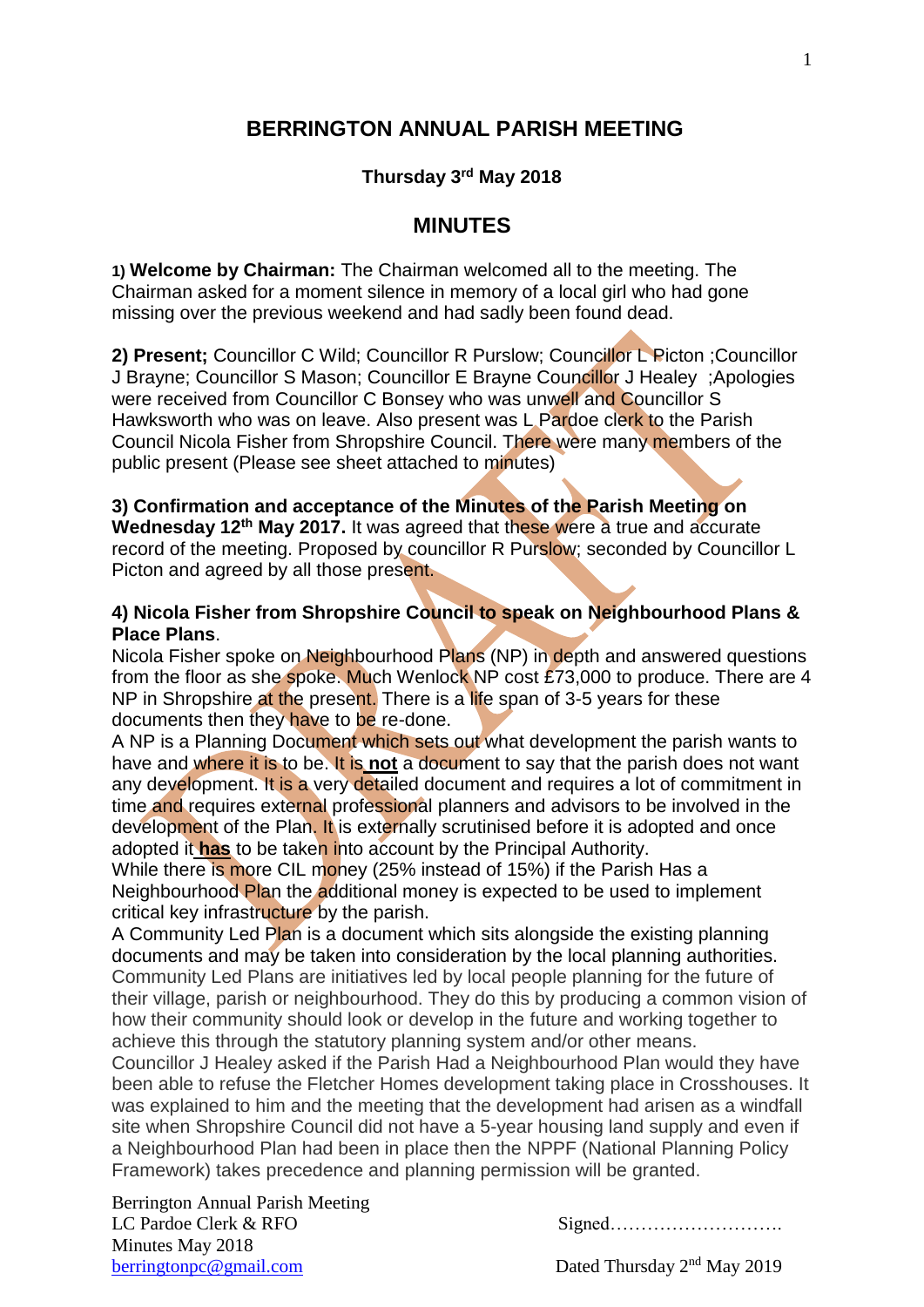Many residents were under the impression that they would not get a cycle path without the Parish Council doing a Neighbourhood Plan and that the extra money raised through development would fund the cycle path. It was explained that if a NP was done then the additional money would be on Future development not on any existing developments being constructed at the present time.

There followed a vigorous debate on the proposal for a cycle path from Crosshouses to Weeping Cross. Members of the public are keen to have a cycle path. The Chairman explained that the Parish Council had received written confirmation from all landowners of the original route that they were totally against giving up any of their land for the project and that a previous Councillor had tried for twenty years to get landowners permission for a cycle path into Shrewsbury from Crosshouses. The Parish Council were not against a cycle path, in fact it was on its list of desired projects for the parish alongside many other important improvements for the community. Councillor Healey was now proposing a different route for the cycle path. This was on National Trust land and he was confident that they would give permission for this route. This would be looked at by the Parish Council. A few residents stated that whilst a cycle path was a good idea there were other things that needed doing within the Parish.

**5) Chairs Annual Report;** see attached

**4) Clerks Financial Report for the Year:** see attached

**5) Shropshire Council Report: see** attached

**6) Annual Chapel Community Centre Report;** see attached

**7) Allotments Report.** Cameron reported that they have a vacant allotment available

**8) Parish Matters:** A resident asked if it would be possible to write to the Mytton & Mermaid owners to request they ask their patrons not to park on the dropped kerb by the bridge which makes it difficult and dangerous to see traffic on the road.

**9) Date and Time of next Meeting**– It was agreed that this would be on Thursday 2<sup>nd</sup> May 2019 at 7.00 pm in the Community Centre.

The Chairman thanked all for attending and close the meeting at 8.45pm.